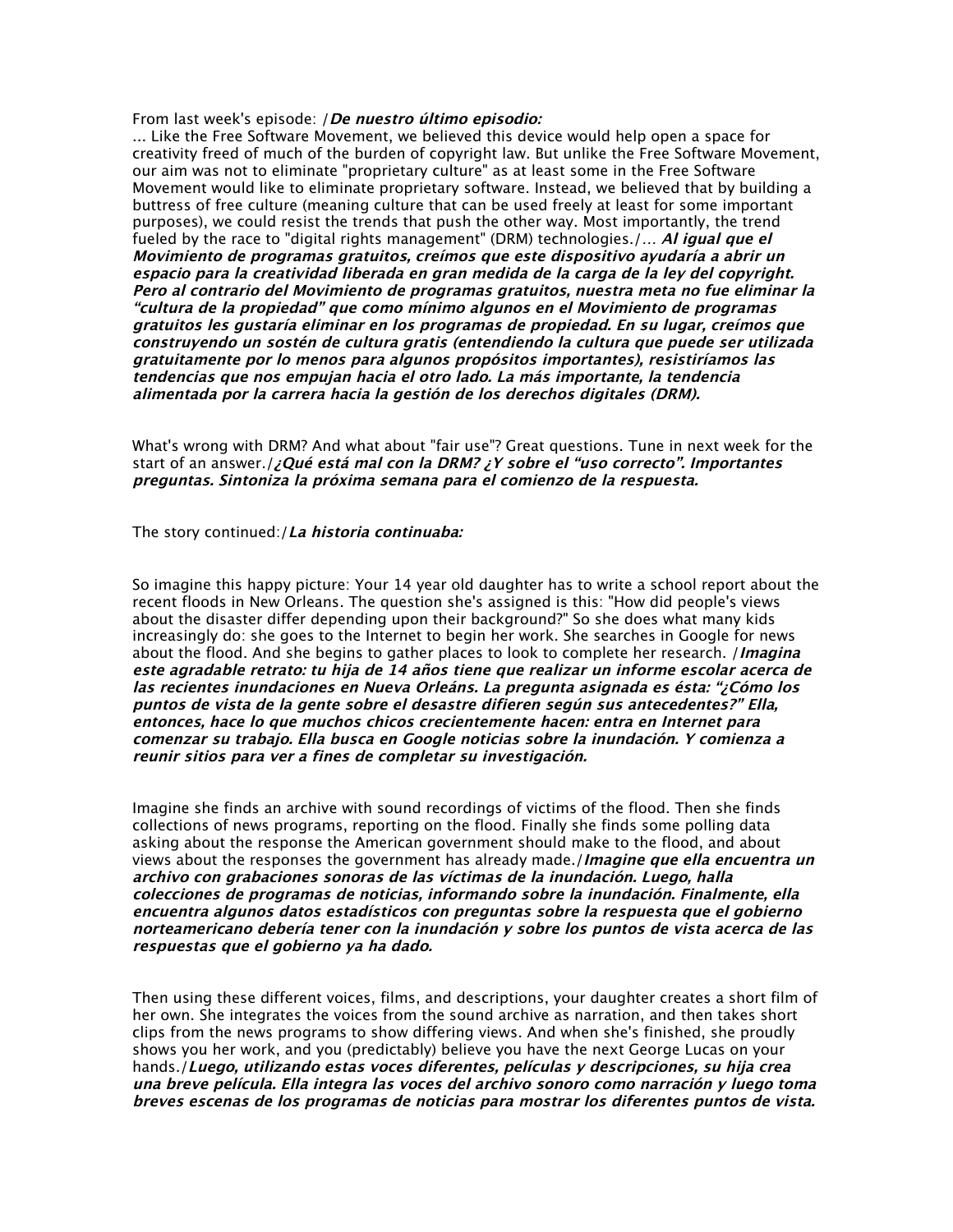## Y cuando ella ha terminado, le muestra orgullosamente su trabajo y Ud. (previsiblemente) cree tener al próximo George Lucas en sus manos.

Interoperability. Perhaps the most important thing that the Internet has given us is a platform upon which experience is interoperable. At first, the aim of the computer and network geniuses was simply to find a way to make computers talk to each other. Then application geniuses found ways to make the content that runs on these different devices interoperate on a single digital platform. We are close to a world where any format of sound can be mixed with any format of video, and then supplemented with any format of text or images. There are exceptions; there are some who don't play in this interoperability game. But the push of the network has been to produce a world where anyone can clip and combine just about anything to make something new. Just as the senses process many different kinds of experiences (sound, images, smell, emotions) and then offer them for translation on a single platform (the brain), so too have digital networks made it possible to combine many forms of media, and make them usable on single platform. *(Interoperatividad. Quizás la cosa más importante* que Internet nos brinda es una plataforma donde la práctica es interoperativa. En principio, la meta de la computadora y los genios de la red fue simplemente encontrar una forma para que ellas hablaran unas con otras. Luego los genios de la aplicación de programas encontraron formas para hacer que el contenido que se halla en estos diferentes dispositivos interoperen sobre una única plataforma digital. Existen excepciones; hay algunos que juegan el juego de la interoperatividad. Pero el empuje de la red ha sido para producir un mundo donde cada uno pueda recortar y combinar casi cualquier cosa para construir algo nuevo. Así como los sentidos procesan muchas clases diferentes de experiencias (sonido, imágenes, olfato, emociones) y luego ofrecerlas para traducirlas en una única plataforma (el cerebro), así también las redes digitales hacen posible combinar muchas formas de medios y hacerlos utilizables en una sola plataforma.

This convergence is what makes your daughter's creative work possible. Of course, in a sense she's doing nothing different from what film makers have done for almost a century. But the difference is that she's not a film maker, and you didn't have to buy hundreds of thousands of dollars of equipment. The digital technologies and the Internet have democratized this way of speaking. And we're just beginning to see the creativity that this change has produced./*Esta* convergencia es lo que hace posible el trabajo creativo de su hija. Por supuesto, en un sentido ella no está haciendo nada distinto de lo que los realizadores cinematográficos han hecho durante un siglo. Pero la diferencia es que ella no es un realizador cinematográfico y Ud. no tuvo que comprar equipo por cientos de miles de dólares. Las tecnologías digitales <sup>e</sup> Internet han democratizado esta forma de hablar. Y recién estamos comenzando <sup>a</sup> ver la creatividad que este cambio ha producido.

But think for a second about what made it possible for your daughter to produce the film she produced. It wasn't just the existence of certain technologies – digital technology, and especially the Internet. It was also the absence of other technology – namely, technologies to control how and whether she could use the content she found. When your daughter copied the sound recordings of survivors, the computer didn't ask, 'for what purpose?' When she integrated those recordings into her movie, the software didn't demand that she show she had permission. She was able to do all the things she did because the technology is oblivious to whether she had permission to do what she did. The Internet was not built with permissions in mind. Free access was the rule./*Pero piense durante un segundo qué fue lo que hizo* posible que su hija produjera la película que produjo. No sólo fue la existencia de ciertas tecnologías – la tecnología digital y especialmente Internet. Fue también la ausencia de otra tecnología – es decir tecnologías para controlar cómo y si ella podría usar el contenido hallado. Cuando su hija copió los registros sonoros de los sobrevivientes, la computadora no le preguntó, "¿para qué propósito?". Cuando ella integró dichos registros en la película, el programa no le exigió que mostrara tener permiso. Ella pudo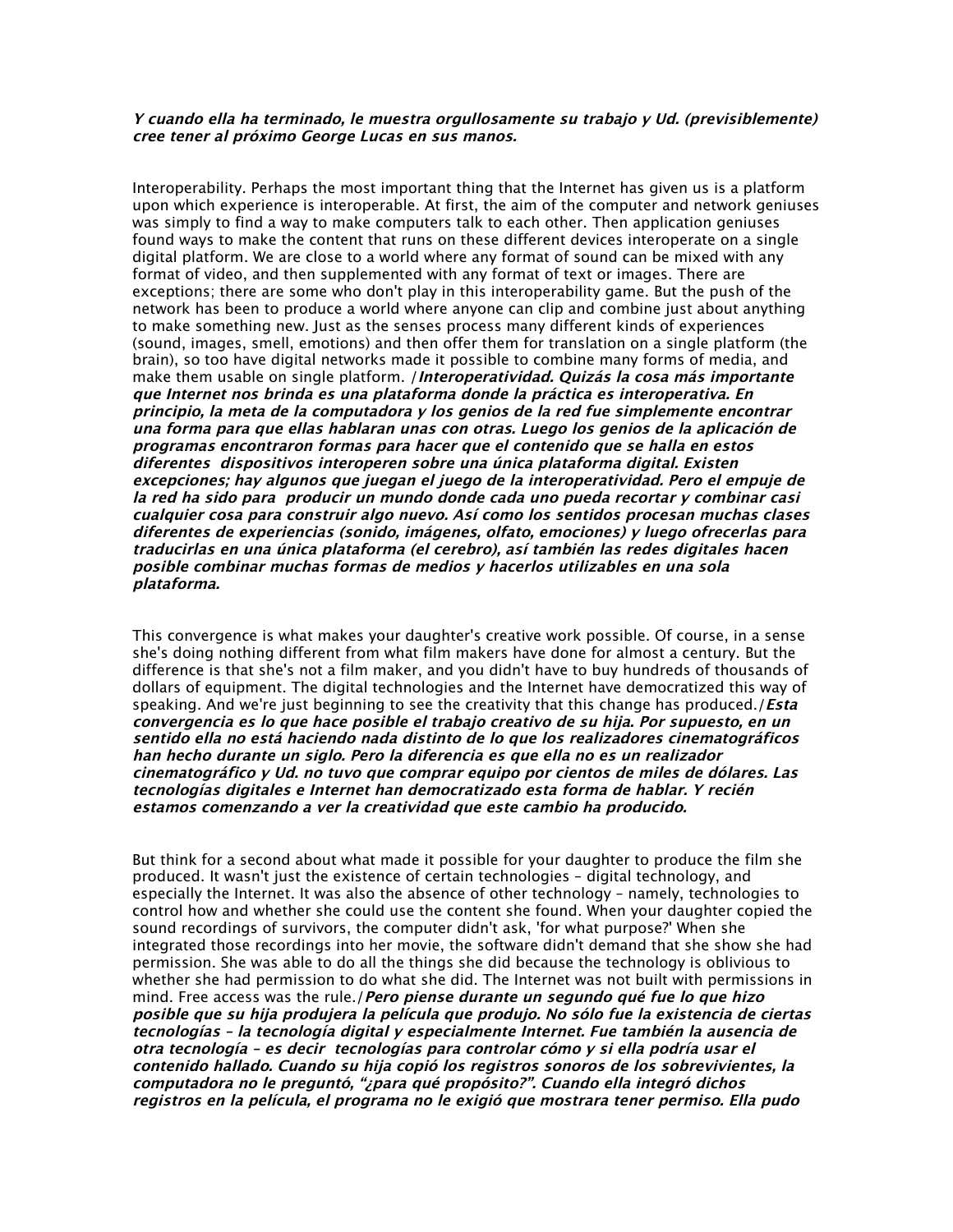## hacer todas las cosas que hizo porque la tecnología no es consciente sobre si ella tenía permiso para hacer lo que hizo. Internet no fue construida pensando en permisos. El libre acceso fue la regla.

That free access creates many problems for many – indeed in principle, it might create problems for us all. Record and film companies are notorious for complaining about this Internet feature. Given its original design, you could "share" your complete record and film collection with your 100,000 "best friends." It's not surprising that they view this feature rather as a bug. But I suggest any of us might regret this feature of the net in certain circumstances. Do you really like it that someone can take a personal email you sent him and forward it to his 100 best friends?/ Que el libre acceso crea muchos problemas para muchos - por supuesto en principio, ya que podría crear problemas para todos nosotros. Las compañías discográficas y cinematográficas son reconocidas por quejarse sobre esta característica de Internet. Debido <sup>a</sup> su diseño original, Ud. podría "compartir" completamente su colección de discos y películas con 100.000 de sus "mejores amigos." No es sorprendente que ellos consideren <sup>a</sup> esta característica mas bien como un contratiempo. Pero sugiero que cualquiera de nosotros pudiera lamentar esta característica de la red en ciertas circunstancias. ¿Realmente le gustaría que alguien tomara un correl personal que Ud. le enviara y lo reenviara <sup>a</sup> 100 de los mejores amigos de ese alguien?

The point is that however good free access is, sometimes, at least some think its not very good, at least for them. And the most powerful of these some have therefore pushed for technologies that would be layered onto the Internet and enable them, or content owners generally, to control how digital content gets used. So if you buy a song from an online music store, perhaps you can copy it to four or five of your machines, but you can't copy it 20 times, or post it on the Internet for others to access. Or if you are sent a confidential report, the technologies might disable your ability to print the report, or to move it to a different machine. The ability to control is essentially limitless – imagine any control you'd like, and there's someone out there working on adding that control to the technologies of the Net. */El punto es:* no importa lo bueno que el libre acceso es, a veces, algunos piensan que no es muy bueno, por lo menos para ellos. Y algunos de lo más poderosos han apoyado las tecnologías que serían dispuestas en Internet para permitirles <sup>a</sup> ellos, o los propietarios del contenido generalmente, controlar cómo el contenido digital es utilizado. De tal manera que si compra una canción de un negocio de música en línea, quizás la pueda copiar en cuatro <sup>o</sup> cinco de sus máquinas, pero no la puede copiar veinte veces <sup>o</sup> colocarla en línea para que otros accedan. O si se le envía un informe confidencial, las tecnologías podrían deshabilitar la impresión del mismo <sup>o</sup> el traslado <sup>a</sup> una máquina diferente. La capacidad para controlar es esencialmente ilimitada – imagine el control que quiera - y existe alguien ahí afuera trabajando en agregar dicho control <sup>a</sup> las tecnologías de la red.

Call these technologies in general "Digital Rights Management" technologies (DRM). My claim at the end of last week's missive was that there was a strong push to layer DRM onto the Internet, and that that push was a bad thing./Denomine a estas tecnologías en general como tecnologías de "Gestión de los derechos digitales" (DRM). Mi pedido en el final de la misiva de la semana última fue que existe un gran impulso para ubicar la DRM en Internet y que ello era malo.

But I don't think DRM is a bad thing because I think that violating others' rights is a good thing. The bad in DRM is that if it is deployed universally as a default, it would move us from one bad extreme to another. No doubt, DRM might make it easier for record companies to stop the illegal spread of their content. But it would also destroy the opportunities for the kind of uses that began this (already too long) email – creative, unexpected, critical use. We would move from a world where free use was the default, to a world where permission for every use would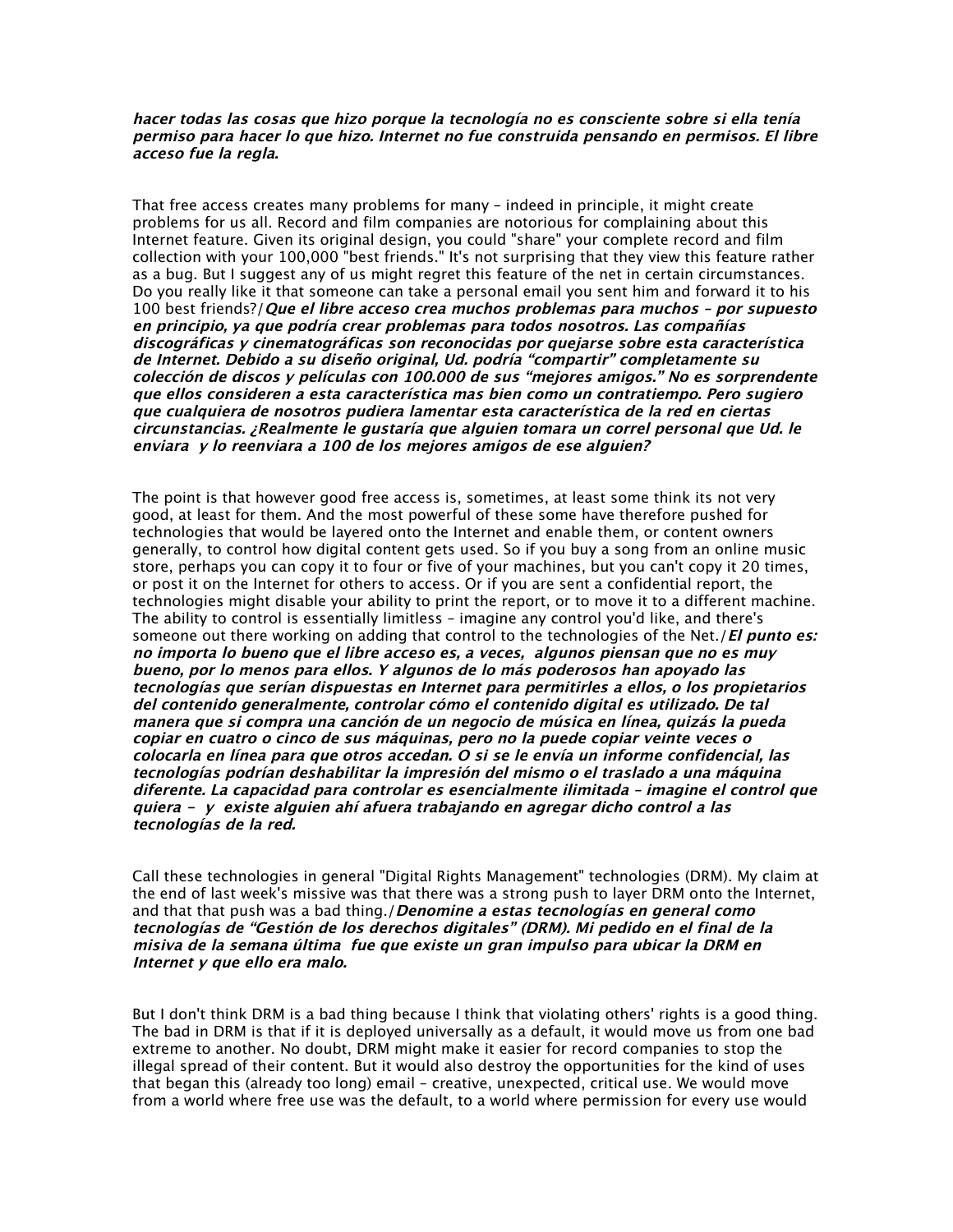be the rule./Pero no creo que la DRM sea mala porque piense que violar los derechos de los demás es algo bueno. Lo malo de la DRM es que si se despliega universalmente como defecto, nos llevaría de un mal <sup>a</sup> otro. Sin duda, la DRM podría hacer más sencillo, para las compañías discográficas, el detener la propagación ilegal de su contenido. Pero también destruiría las oportunidades para las formas de usos con las que dimos comienzo <sup>a</sup> este (demasiado extenso) correl: el uso creativo, inesperado, crítico. Iríamos desde un mundo donde el uso gratuito era por defecto hacia un mundo donde el permiso para cada uso sería la regla.

So how would Creative Commons licenses help with this problem? Our view is that they would help restore some balance between both extremes. We believed that if we provided a simple way for creators to say what freedoms they intend their content to carry, that would, for many creators, be enough. Not enough for Hollywood releasing a new film, perhaps. But enough for the widest range of creators who are making accessible their creative work through the Net./Pero, ¿cómo las licencias de Creative Commons ayudarían con este problema? Nuestro punto de vista que ellas ayudarían <sup>a</sup> restaurar algo de equilibro entre ambos extremos. Creímos que si brindábamos una forma simple para que los creadores dijeran qué libertades pretendían que su contenido llevara, lo cual para muchos creadores, sería suficiente. No lo suficiente para que Hollywood lanzara una nueva película, quizás. Pero suficiente para el más amplio rango de creadores que está haciendo accesible su trabajo creativo a través de la red.

Or put differently, we wanted to offer a technology to make it easy to say what rights were reserved, and what rights were not, which we hope would make it unnecessary to then add technology to enforce the rights reserved. "Digital Rights \_Expression" was our aim. And our hope was that good DRE would staunch at least some of the demand for crude DRM./ $O$ póngalo de manera diferente, quisimos ofrecer una tecnología para que fuera simple decir cuáles derechos estaban reservados y cuáles derechos no lo estaban, esperando haría innecesario, entonces, agregar tecnología para hacer cumplir los derechos reservados. Nuestro objetivo fue la "Expresión de los derechos digitales"(DRE). Y nuestra esperanza era que la buena DRE restañaría por lo menos algo de la demanda por una cruda DRM.

But why not add DRM to the rights expressed through Creative Commons DRE? What's wrong with a cheap system to enforce the rights still reserved?/ $j$ Pero por qué no agregar la DRM a los derechos expresados <sup>a</sup> través de la DRE de Creative Commons?¿Qué es lo malo de un sistema barato para hacer cumplir los derechos aún reservados?

There are two problems at least. We can see the first by returning to the picture of what made this network amazing – interoperability. Widespread DRM would disable that interoperability. Or at least, it would disable interoperability without permission first. We could remix, or add, or criticize, using digital content, only with the permission of the content controller. And that requirement of permission first would certainly disable a large part of the potential that the Internet could realize./Existen dos problemas por lo menos. Podemos observar el primero volviendo <sup>a</sup> la imagen que hizo asombrosa <sup>a</sup> esta red: la interoperatividad. La difusión de la DRM deshabilitará tal interoperatividad. O por lo menos primero deshabilitará la interoperatividad sin permiso. Podríamos remezclar, o agregar, o criticar, utilizando el contenido digital, sólo con el permiso del controlador del contenido. Y dicho requisito de permiso primero ciertamente inhabilitaría una gran parte del potencial que Internet podría realizar-

The second problem relates to "fair use." The law of copyright has never given copyright owners the right to perfect control over their copyrighted work. Fair use is a codified exception